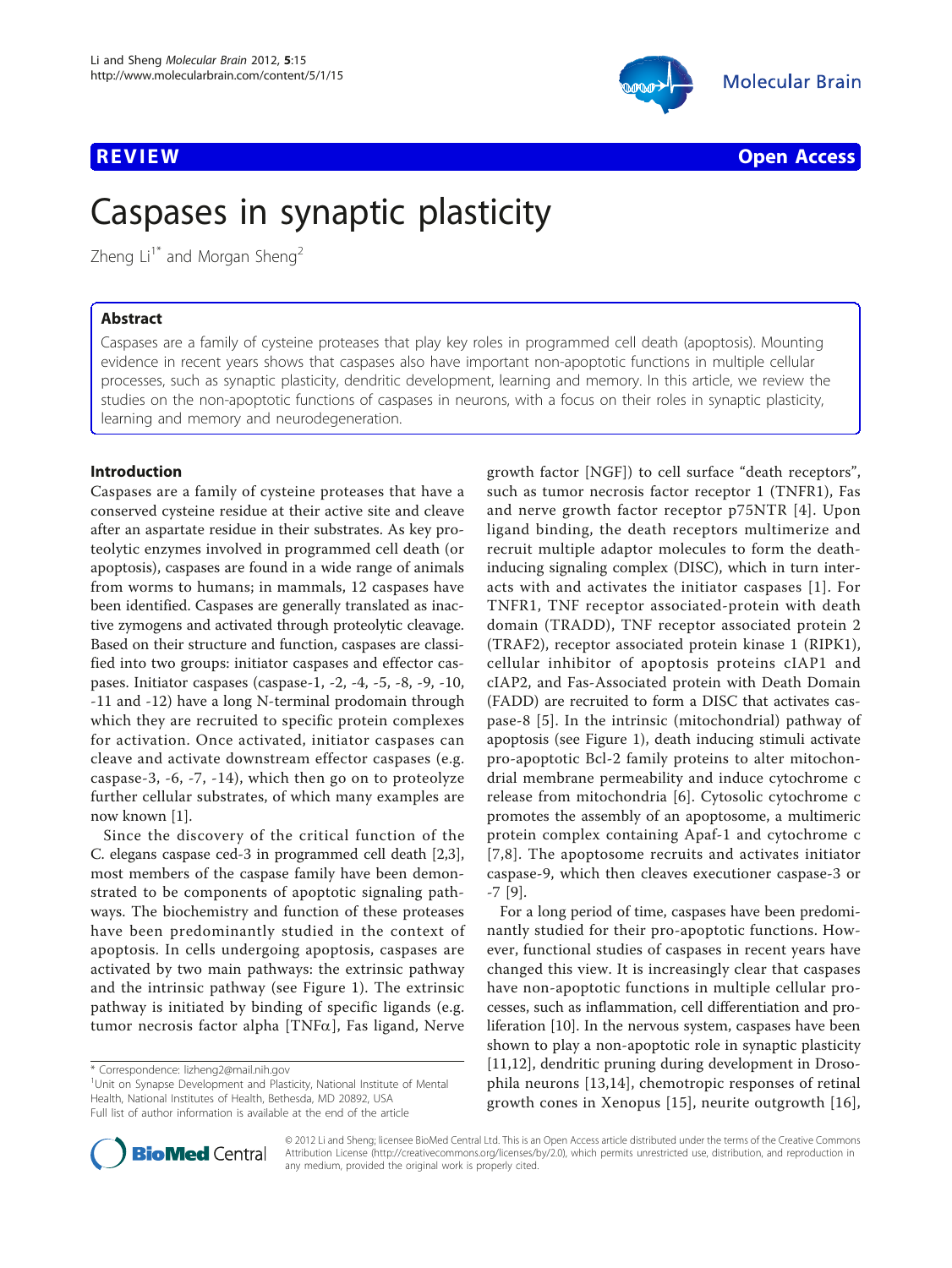<span id="page-1-0"></span>

and the development and maturation of olfactory sensory neurons [[17](#page-4-0)]. This review will focus on the functions of caspases in modulating synaptic transmission under both physiological and pathological conditions, and its relevance to cognition.

# Mitochondrial apoptotic pathway and caspase-3 in LTD

Synaptic plasticity, the ability of synapses to adjust their strength, is an important means by which the nervous system responds to prior experience and adapts to environmental changes. The change in synaptic strength can be transient (seconds to minutes) or last for prolonged period of time. Long-lasting forms of synaptic plasticity play a crucial role in the refinement of neuronal connections during development and in cognitive functions such as learning and memory [\[18](#page-4-0),[19\]](#page-4-0). In the mammalian brain, NMDA receptor-dependent longterm potentiation (LTP) and long-term depression (LTD) of synaptic transmission are two major forms of long-lasting synaptic plasticity. The movement of AMPA receptors into and out of the synapse appears to be the primary cell biological mechanism underlying the change of synaptic efficacy during LTP and LTD. However, the signaling pathways and molecular mechanisms underlying LTP and LTD are not clearly understood.

One interesting feature of synaptic plasticity is the morphological change that accompanies functional modification of the synapse. LTP is associated with formation and growth of dendritic spines [[20-23](#page-4-0)] whereas LTD is associated with shrinkage and loss of spines [[23-](#page-4-0)[25](#page-5-0)]. We hypothesized that LTP and LTD reflect opposing cell biological processes that control cellular growth. Could the mediators of apoptosis - which represents the major pathway for controlled cellular involution - also play a role in the weakening and elimination of synapses?

We recently reported that caspase-3 and the mitochondrial pathway of apoptosis play a critical role in LTD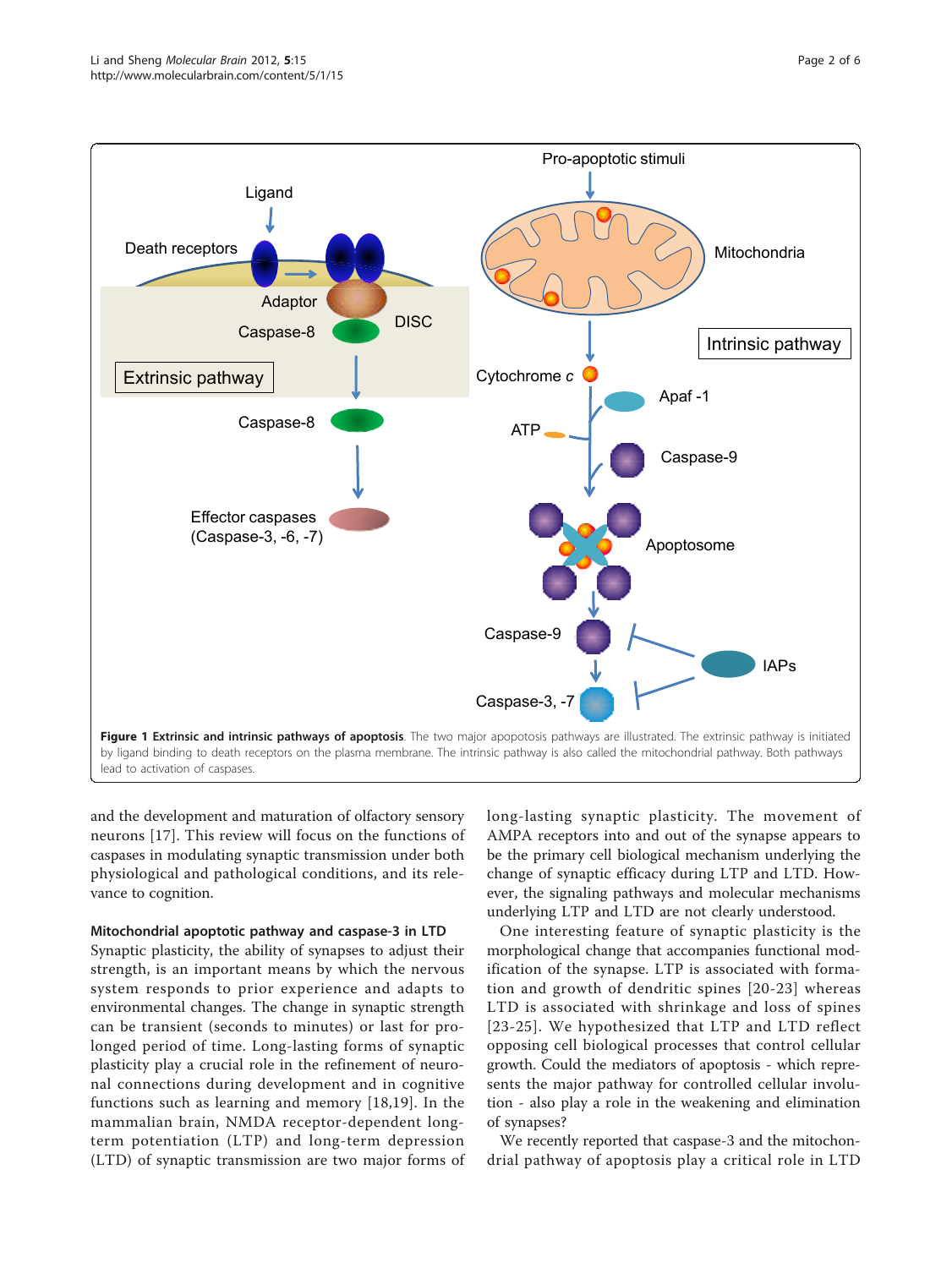induction [[11\]](#page-4-0). In caspase-3 knockout mice, NMDAreceptor dependent LTD in CA1 neurons is abolished, whereas LTP can be induced normally. LTD is also specifically blocked by pharmacologic inhibition of caspase-3 (the executioner caspase) and caspase-9 (the initiator caspase upstream of caspase-3 in the intrinsic pathway of apoptosis), but is unaffected by a caspase-1 inhibitor [\[11](#page-4-0)]. In LTD, caspase-9 and caspase-3 are activated through the engagement of the intrinsic pathway by activation of BAD, which is a pro-apoptotic Bcl-2 family protein [\[26](#page-5-0)] (see Figure 2). BAD is also activated in apoptotic cells, but in neurons undergoing LTD, BAD is activated to a lower level and transiently, which leads to a moderate degree of caspase activation that is sufficient to promote AMPA receptor internalization [[26\]](#page-5-0). More prolonged and much higher levels of caspase-3 activation is required to induce cell death [[26](#page-5-0)], and AMPA receptor

endocytosis may contribute to apoptotic signaling [[27](#page-5-0)]. Active caspase-3 in neurons undergoing LTD is required for AMPA receptor endocytosis without causing cell death [\[11](#page-4-0)]. In caspase-3 knockout mice and BAD knockout mice that have deficient NMDA receptor-induced caspase-3 activation, AMPA receptor internalization is blocked [\[11,](#page-4-0)[26](#page-5-0)]. Similarly, BAD and BAX KO mice are defective for LTD [[26](#page-5-0)]. LTD is also blocked by overexpression of Bcl-xl (an anti-apoptotic member of the Bcl2 family) or XIAP (a direct protein inhibitor of caspase-9 and caspase-3) [[11\]](#page-4-0) (see Figure [1](#page-1-0)). In contrast, LTP is unaffected by pharmacologic, genetic or molecular disruption of caspase-3 and the intrinsic apoptotic pathway [[11](#page-4-0),[26,28](#page-5-0)]. Together these findings confirm the importance of the mitochondrial apoptotic pathway - which culminates in activation of caspase-3 - specifically in the induction LTD.

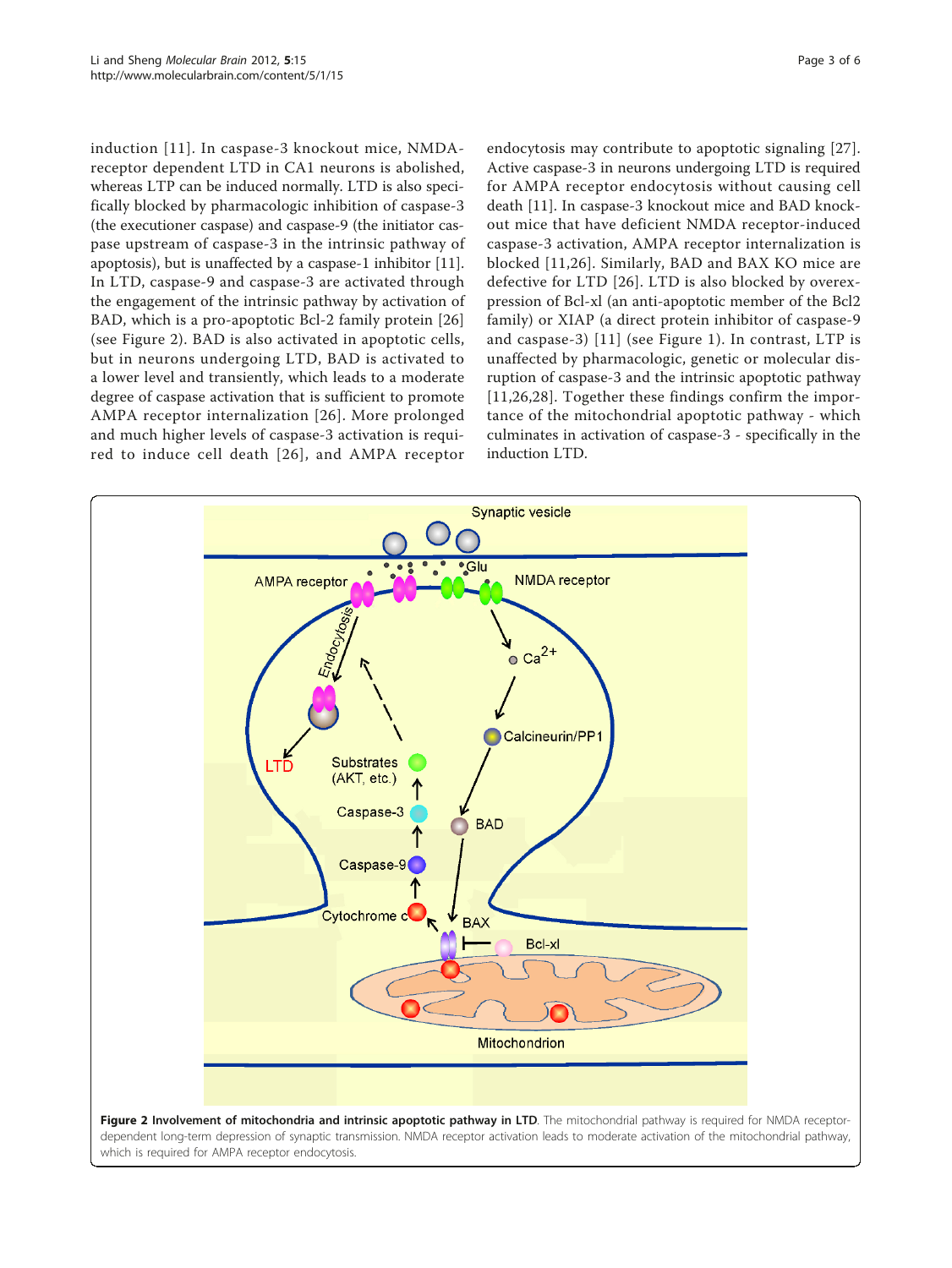The mitochondrial apoptotic pathway is engaged by the protein phosphatase calcineurin and PP1, which are activated downstream of NMDA receptors [[19\]](#page-4-0). Active calcineurin and PP1 dephosphorylate BAD to initiate the mitochondrial apoptotic pathway in neurons [\[26,29](#page-5-0)]. The critical involvement of calcineurin/PP1 in the intrinsic pathway of apoptosis can explain why these protein phosphatases are necessary for LTD induction, although this does not exclude the possibility that calcineurin/PP1 also act on other relevant substrates in LTD (such as AMPA receptors, PSD-95) [\[19](#page-4-0)[,30\]](#page-5-0).

Active caspases are presumed to function in LTD as proteolytic enzymes. Crucial steps in understanding the mechanism of caspases are to identify the substrates of caspase-3 that are relevant to LTD, and to figure out how cleavage of these substrates leads to AMPA receptor internalization. The pro-survival and pro-LTP protein kinase Akt (a known substrate of caspase-3 in cell death) is thought to play a role in suppression of LTD by phosphorylating and inhibiting GSK3 $\beta$  [\[31](#page-5-0)]. Overexpression of a mutant form of Akt that is not susceptible to cleavage by caspase-3 prevents the induction of LTD, consistent with the idea that Akt proteolysis by caspase-3 is required for LTD in neurons [[11](#page-4-0)]. Thus the mitochondria-caspase cascade can fit into the key signaling pathways for LTD induction.

LTD is typically regarded as "homosynaptic" (occurring only at stimulated synapses), though in some conditions, it can also be observed at un-stimulated synapses ("heterosynaptic LTD") [[32](#page-5-0)]. We postulate that only mitochondria at or near the activated synapses take part in LTD induction. Because LTD stimulation results in only moderate and transient activation of the mitochondrial apoptotic pathway, activated caspases are restricted to the vicinity of stimulated synapses, thereby preventing long-distance spread of LTD. Although the spatial and temporal properties of mitochondrial activation in LTD are still unclear, we found that mitochondria can be very close to synapses (some are even present in dendritic spines), and their morphology, distribution and motility are regulated by synaptic stimulation [[33](#page-5-0)].

# Caspases in LTP and learning and memory

Caspase-1 (interleukin-1 $\beta$ -converting enzyme, ICE) is the first identified mammalian member of the caspase family [[2](#page-4-0)]. Active caspase-1 proteolytically processes cytokines IL-1 $\beta$  and IL-18, and is a well-known pro-inflammatory caspase [\[1](#page-4-0)]. In addition to its pro-inflammatory function, active caspase-1 has been shown to inhibit LTP. A peptide caspase-1 inhibitor (z-YVAD-FMK) enhances NMDA receptor-dependent LTP when applied to hippocampal slices [[12](#page-4-0)]. The effect of caspase-1 inhibitor on LTP could be mediated by its substrate IL-1 $\beta$ , because application of IL-1 $\beta$  to hippocampal slices inhibits LTP in CA1 [[34\]](#page-5-0),

CA3 [\[35\]](#page-5-0) and dentate gyrus [[36](#page-5-0)-[38\]](#page-5-0), and intracerebroventricular injection of IL-1 $\beta$  into rats impairs LTP in dentate gyrus [[39](#page-5-0),[40\]](#page-5-0). However, there is no published evidence from caspase-1 or IL-1 $\beta$  KO mice that this pathway is involved in the control of synaptic plasticity.

Synaptic plasticity is crucial for cognitive functions of the brain, such as learning and memory. Consistent with their functions in LTD and LTP, caspase-3 and caspase-1 have been reported to contribute to learning and memory. In the zebra finch auditory forebrain, caspase-3 activity is necessary for memory consolidation during birdsong learning, and novel-song exposure causes a rapid and transient release of active caspase-3 from its inhibitory protein XIAP into dendritic spines [\[41](#page-5-0)]. Chronic brain infusion of caspase-1 inhibitor in aged rats ameliorates age-related increase in hippocampal IL-1 $\beta$ , and improves hippocampus-dependent contextual memory [\[42](#page-5-0)]. The above pharmacologic experiments suffer from the caveat of drug specificity. Behavioral studies of caspase-3 and caspase-1 knockout mice have not been reported yet.

# Caspases in neurodegeneration

Progressive decline in cognitive abilities is the prominent symptom of Alzheimer's disease (AD). Synapse loss and reduction of synaptic proteins are detected in the hippocampus and cortex at early stages of AD, and correlate with cognitive dysfunctions [[43\]](#page-5-0). Synaptic pathology is believed to be a major contributor to learning and memory impairment in AD, but its etiology remains unclear. Active caspase-6, an effector caspase, has been reported in post mortem brains of prodromal AD patients who do not yet display apoptotic morphology, and the level of caspase-6-cleaved Tau inversely correlates with the global cognitive score [[44](#page-5-0)]. The notion that caspase activity might have detrimental non-apoptotic effects on synapses in early AD is supported by recent studies in transgenic mouse models of AD. In Tg2576 transgenic mice that express mutant human amyloid precursor protein, caspase-3 activity is enhanced in dendritic spines roughly coincident with the onset of memory decline and in the apparent absence of neuronal cell death in these animals [[45\]](#page-5-0). In Tg4510 Tau transgenic mice, which develop neurofibrillary tangles, active effector caspases are detected in some neurons preceding the appearance of tangles [[46\]](#page-5-0). Active effector caspases appear to initiate tangle formation by cleaving tau, but do not induce cell death [\[46](#page-5-0)]. Analysis of synaptic functions in the Tg2576 mice suggests that caspase activation leads to dephosphorylation and removal of AMPA receptor subunit GluA1 from synapses (possibly by activating calcineurin), altered glutamatergic synaptic transmission, and enhanced LTD in hippocampal CA1 neurons [[45](#page-5-0)].

Impaired synaptic plasticity is also implicated in the pathophysiology of AD. In vitro, amyloid  $\beta$ 1-42 (A $\beta$ 1-42)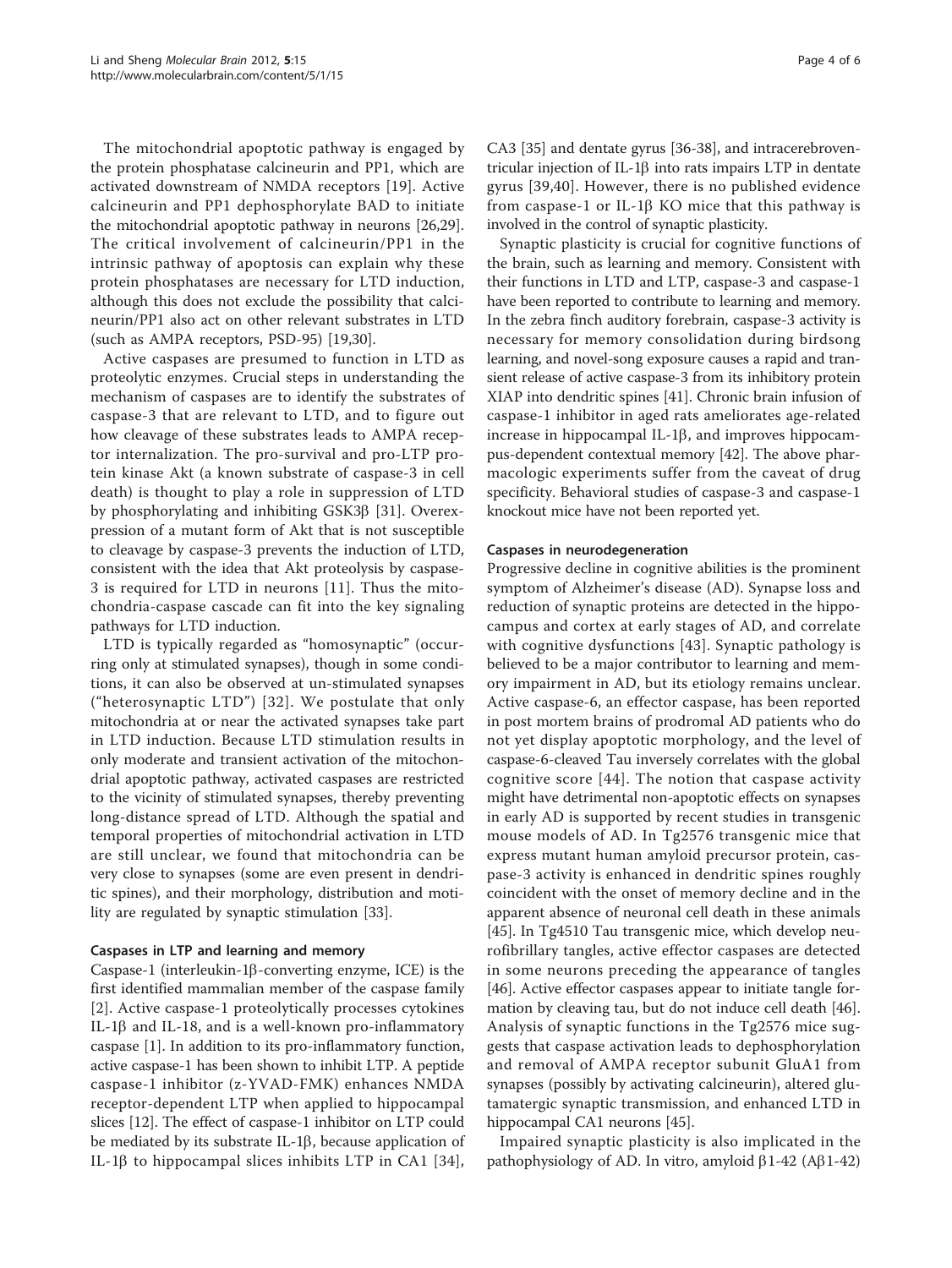<span id="page-4-0"></span>applied for two hours to hippocampal slices inhibits LTP; this Ab-mediated inhibition depends on the mitochondrial pathway of apoptosis, caspase-3, cleavage of AKT by caspases, as well as GSK3 $\beta$  and BAX [\[28,47](#page-5-0)]. The impairment of LTP by Aβ requires NMDA receptor function, and conversely,  $\text{AB}$  can enhance LTD [\[28,48](#page-5-0)]. However, unlike LTD, caspase-9 inhibitor does not block the effect of  $A\beta$ on LTP [[47](#page-5-0)], suggesting that  $\overrightarrow{AB}$  can activate caspase-3 through both mitochondria-dependent and mitochondriaindependent pathways. Thus  $\mathsf{A}\beta$  suppression of LTP involves - at least in part – the same mechanisms as used in LTD. These studies suggest that abnormally active caspases may contribute to synaptic deficits in the AD brain, even before frank neuronal death. It is intriguing that injection of caspase-3 inhibitor into the Tg2576 transgenic mice ameliorates the memory defects [[45](#page-5-0)].

# Conclusion

The discovery of caspases as amplifiers and executioners of apoptosis highlighted their important role in programmed cell death. Until recently, the presence of active caspases was believed to lead irreversibly to cell death, and thus was a widely used marker of apoptotic cells. However, active caspases can be also detected in cells that are not destined to die, and it is now widely accepted that caspases can play non-apoptotic roles in various developmental and physiological contexts. In the past few years, studies from several groups collectively point to an essential function of caspases in synaptic plasticity, independent of neuronal cell death. Two initiator caspases (caspase-1 and caspase-9) and the effector caspase-3 are shown to regulate long lasting synaptic plasticity in hippocampal neurons. In particular, there is compelling evidence that the induction of NMDA receptor-dependent LTD is critically dependent on caspase-3 activation, and moreover, active caspase-3 is sufficient to induce synaptic depression. BAD and BAX induced mitochondrial release of cytochrome c plays a crucial role in activating caspase-3 in LTD. Active caspase-3 is required for AMPA receptor endocytosis and consequent reduction of synaptic strength, but the mechanism of how caspase-3 controls AMPA receptor trafficking is still unclear.

Emerging evidence indicates that caspases are active in early stages of AD, and could mediate synapse dysfunction and loss before the advent of cell death and neurodegeneration. These new insights have potential implications for the treatment of AD, and they highlight the regulatory role of caspases in synaptic plasticity under both normal and pathological conditions.

#### Author details

#### Authors' contributions

ZL and MS wrote the manuscript. All authors read and approved the final manuscript.

#### Competing interests

Morgan Sheng is an employee of Genentech Inc.

Received: 21 February 2012 Accepted: 14 May 2012 Published: 14 May 2012

## References

- 1. Li J, Yuan J: Caspases in apoptosis and beyond. Oncogene 2008, 27:6194-6206.
- 2. Yuan J, Shaham S, Ledoux S, Ellis HM, Horvitz HR: The C. elegans cell death gene ced-3 encodes a protein similar to mammalian interleukin-1 beta-converting enzyme. Cell 1993, 75:641-652.
- 3. Ellis HM, Horvitz HR: Genetic control of programmed cell death in the nematode C. elegans. Cell 1986, 44:817-829.
- 4. Lavrik I, Golks A, Krammer PH: Death receptor signaling. J Cell Sci 2005, 118:265-267.
- 5. Wang L, Du F, Wang X: TNF-alpha induces two distinct caspase-8 activation pathways. Cell 2008, 133:693-703.
- 6. Youle RJ, Strasser A: The BCL-2 protein family: opposing activities that mediate cell death. Nat Rev Mol Cell Biol 2008, 9:47-59.
- 7. Kroemer G, Galluzzi L, Brenner C: Mitochondrial membrane permeabilization in cell death. Physiol Rev 2007, 87:99-163.
- 8. Ow YP, Green DR, Hao Z, Mak TW: Cytochrome c: functions beyond respiration. Nat Rev Mol Cell Biol 2008, 9:532-542.
- 9. Jiang X, Wang X: Cytochrome C-mediated apoptosis. Annu Rev Biochem 2004, 73:87-106.
- 10. Yi CH, Yuan J: The Jekyll and Hyde functions of caspases. Dev Cell 2009, 16:21-34.
- 11. Li Z, Jo J, Jia JM, Lo SC, Whitcomb DJ, Jiao S, Cho K, Sheng M: Caspase-3 activation via mitochondria is required for long-term depression and AMPA receptor internalization. Cell 2010, 141:859-871.
- 12. Lu C, Wang Y, Furukawa K, Fu W, Ouyang X, Mattson MP: Evidence that caspase-1 is a negative regulator of AMPA receptor-mediated long-term potentiation at hippocampal synapses. J Neurochem 2006, 97:1104-1110.
- 13. Kuo CT, Zhu S, Younger S, Jan LY, Jan YN: Identification of E2/E3 ubiquitinating enzymes and caspase activity regulating Drosophila sensory neuron dendrite pruning. Neuron 2006, 51:283-290.
- 14. Williams DW, Kondo S, Krzyzanowska A, Hiromi Y, Truman JW: Local caspase activity directs engulfment of dendrites during pruning. Nat Neurosci 2006, 9:1234-1236.
- 15. Campbell DS, Holt CE: Apoptotic pathway and MAPKs differentially regulate chemotropic responses of retinal growth cones. Neuron 2003, 37:939-952.
- 16. Westphal D, Sytnyk V, Schachner M, Leshchyns'ka I: Clustering of the neural cell adhesion molecule (NCAM) at the neuronal cell surface induces caspase-8- and -3-dependent changes of the spectrin meshwork required for NCAM-mediated neurite outgrowth. J Biol Chem 2010, 285:42046-42057.
- 17. Ohsawa S, Hamada S, Kuida K, Yoshida H, Igaki T, Miura M: Maturation of the olfactory sensory neurons by Apaf-1/caspase-9-mediated caspase activity. Proc Natl Acad Sci USA 2010, 107:13366-13371.
- 18. Kessels HW, Malinow R: Synaptic AMPA receptor plasticity and behavior. Neuron 2009, 61:340-350.
- 19. Malenka RC, Bear MF: LTP and LTD: an embarrassment of riches. Neuron 2004, 44:5-21.
- 20. Engert F, Bonhoeffer T: Dendritic spine changes associated with hippocampal long-term synaptic plasticity. Nature 1999, 399:66-70.
- 21. Kopec CD, Li B, Wei W, Boehm J, Malinow R: Glutamate receptor exocytosis and spine enlargement during chemically induced long-term potentiation. J Neurosci 2006, 26:2000-2009.
- 22. Matsuzaki M, Honkura N, Ellis-Davies GC, Kasai H: Structural basis of longterm potentiation in single dendritic spines. Nature 2004, 429:761-766.
- 23. Nagerl UV, Eberhorn N, Cambridge SB, Bonhoeffer T: Bidirectional activitydependent morphological plasticity in hippocampal neurons. Neuron 2004, 44:759-767.

<sup>&</sup>lt;sup>1</sup>Unit on Synapse Development and Plasticity, National Institute of Mental Health, National Institutes of Health, Bethesda, MD 20892, USA. <sup>2</sup>Department of Neuroscience, Genentech Inc, South San Francisco, CA 94080, USA.